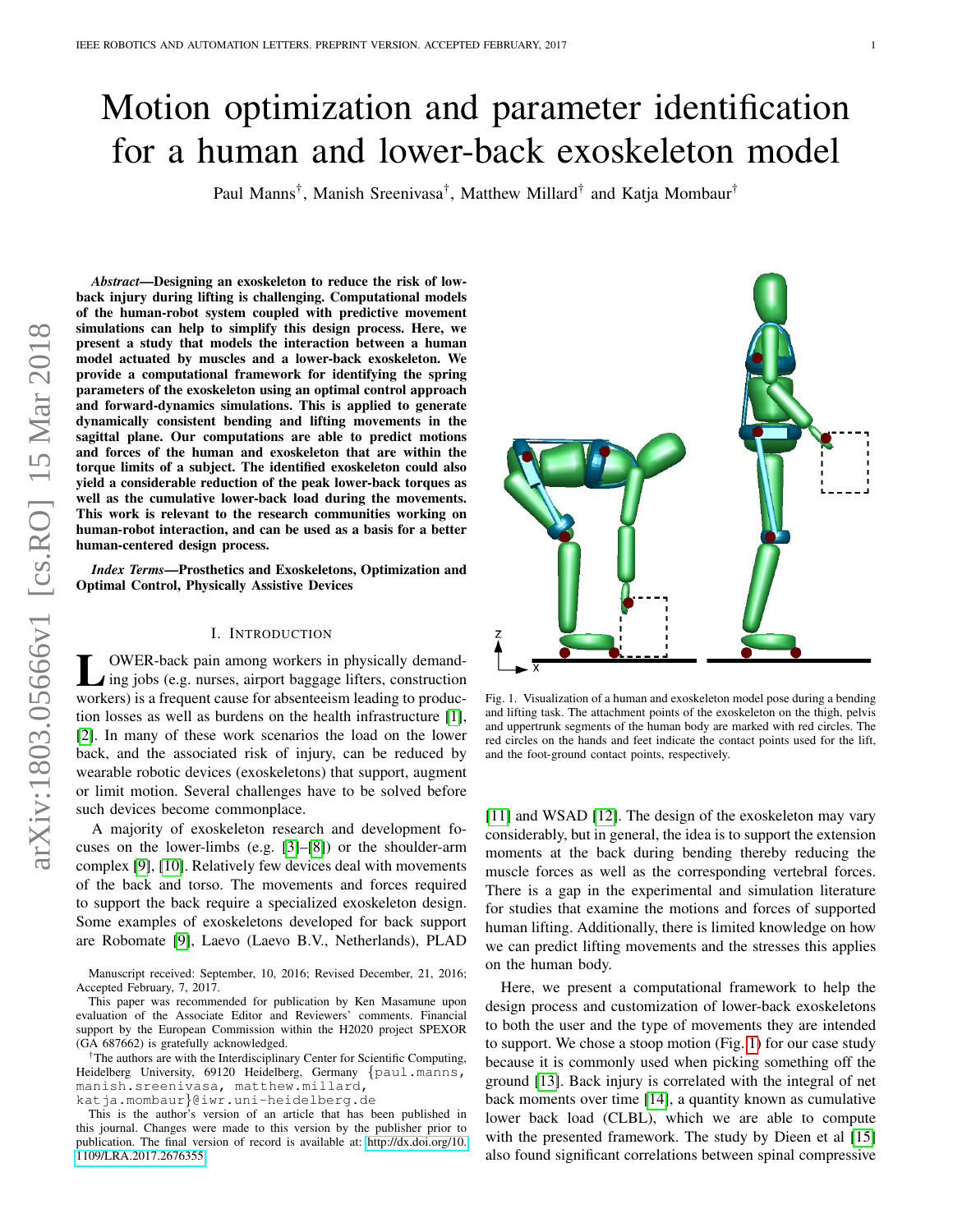forces and the net moment about the L5/S1 vertebrae. Lowerback exoskeletons, such as the one modeled in our present study, aim to reduce the torque required during lifting motions, thereby reducing the risk of high compression forces and back injury.

Our work is in the context of a larger effort within the  $SPEXOR<sup>1</sup>$  $SPEXOR<sup>1</sup>$  $SPEXOR<sup>1</sup>$  project, aimed at developing a lower-back exoskeleton for vocational reintegration. The design of the exoskeleton in this project (as is likely the case for exoskeletons in general [\[10\]](#page-5-5)) faces multiple challenges. The initial design parameters are only vaguely known and it can take many costly iterations before a design may be finalized. Furthermore, the vast range of human body shapes and potential movements makes it very labor-intensive to test all combinations experimentally.

Computational models of the human body and the exoskeleton can help with these issues and complement experimental testing. An important prerequisite is to *predict* the natural motion of the human body, while carrying our daily tasks such as lifting and walking. In this context our current study makes the following contributions:

- We develop a framework to model the effects of a passive lower-back exoskeleton worn by a human
- We identify the optimal exoskeleton parameters suited for a bending and lifting motion while carrying heavy loads (an object of 15 kg weight in our scenario)

For this initial work, we restrict ourselves to two-dimensional movements in the sagittal plane and a passive exoskeleton mechanism (i.e. only consisting of unactuated mechanical elements such as springs and dampers). It is important to note that our framework does not require any recorded motion data from the human subjects as input. Instead, the movement trajectories and the optimal exoskeleton parameters are solutions of an optimal control problem (OCP). OCPs, described further in Section [III,](#page-2-0) allow to predict feasible motions for given dynamic models and suitable objective functions. They have been used successfully for robot and human motion generation in the past (e.g. [\[16\]](#page-5-11)–[\[18\]](#page-6-0)), and to a limited extent for the design of lower limb exoskeletons [\[19\]](#page-6-1), [\[20\]](#page-6-2).

#### II. HUMAN AND EXOSKELETON MODELING

We model the human body in the sagittal plane as an articulated mechanism (Fig. [1\)](#page-0-0). The dynamics governing this model may be described as:

$$
M(\mathbf{q})\ddot{\mathbf{q}} + c(\mathbf{q}, \dot{\mathbf{q}}) = \tau + G(\mathbf{q})^T \lambda \tag{1}
$$

$$
g(\mathbf{q}) = 0 \tag{2}
$$

<span id="page-1-0"></span>where  $q, \dot{q}$  and  $\ddot{q}$  denote the generalized coordinates, their velocities and accelerations, *M* the generalized inertia matrix, *c* the Coriolis, gravitational and centrifugal forces and  $\tau$ the impressed forces. *g* denotes the scleronomic constraint function, *G* its Jacobian and  $\lambda$  the Lagrange multipliers. In our case, the generalized force vector consists of the summation of the agonist-antagonist forces exerted by muscle torque generators (MTGs),  $\tau_M$ , as well as the forces exerted by the exoskeleton  $\tau_F$ . The MTGs and the exoskeleton are described in the following sections. The forward dynamics is evaluated using Featherstone's articulated body algorithm (ABA) and spatial vector algebra as described in [\[21\]](#page-6-3), [\[22\]](#page-6-4). We employ the open source dynamics library *Rigid Body Dynamics Library (RBDL)* [\[23\]](#page-6-5), which implements ABA.

# *A. Human body model*

Our human model is a kinematic tree consisting of 16 segments with a rotational joint between each segment. The pelvis is modeled with two additional translational degrees of freedom (DoFs) in the forward (x) and vertical (z) directions (Fig. [1\)](#page-0-0). We use the anthropometric parameters of a 35 year old male subject weighing 77.5 kg with a height of 1.72m. The segment lengths, segment masses and inertia properties were computed based on the linear regression equations from De Leva [\[24\]](#page-6-6).

Except for the DoFs at the pelvis, all the other 15 rotational joints of the model are actuated by pairs of agonist-antagonist MTGs, giving 30 actuators in total. The MTGs assume a rigid tendon and represent the overall torque being generated at a joint by the muscles in one rotational direction. In comparison to line-type muscles (see e.g. [\[25\]](#page-6-7)), this simplification significantly reduces the computational time while preserving the experimentally measured torque-angle and torque-angularvelocity characteristics [\[26\]](#page-6-8)–[\[28\]](#page-6-9). Our MTG model computes the joint torque as a function of joint angle, angular velocity, and muscle activation as

$$
\tau_M = \tau_0 \left( af^A(q) f^V(q) - \beta \frac{\omega}{\omega_{\text{max}}} + f^P(q) \right) \tag{3}
$$

for either agonist or antagonist of a certain joint, where  $\tau_0$  indicates the maximum isometric torque, *a* denotes the normalized muscle activation ranging from 0 (no activation) to 1 (full activation),  $f^A$  denotes the active torque-angle curve,  $f^V$ denotes the active-torque-velocity curve and  $f<sup>P</sup>$  the passivetorque-angle curve. Damping is specified with the  $βω/ω_{max}$ term. We have fitted the curves for  $f^A$ ,  $f^V$ ,  $f^P$  as  $5^{th}$  order Bezier splines. They are built on dynamometric data from the literature, primarily relying upon [\[26\]](#page-6-8)–[\[28\]](#page-6-9). These curves are twice continuously differentiable which allows their use inside the OCP. The MTG implementation is available as open source software code<sup>[2](#page-1-1)</sup>, with further details in [\[29\]](#page-6-10).

## *B. Exoskeleton model*

We model the exoskeleton as a torsion spring that applies a moment at the point P on the pelvis and attaches to the body and thigh at the points T and U, respectively (Fig. [1,](#page-0-0) [2\)](#page-2-1). We assume that the exo is securely fastened to the body and does not slip. The rigid bars that span the points P-T and P-U are fixed at point P, but the ends are free to slide at the points T and U. The torsion angle  $\theta$  of the spring is given by

<span id="page-1-1"></span>
$$
\theta = (\pi - \alpha) - \theta_0 \tag{4}
$$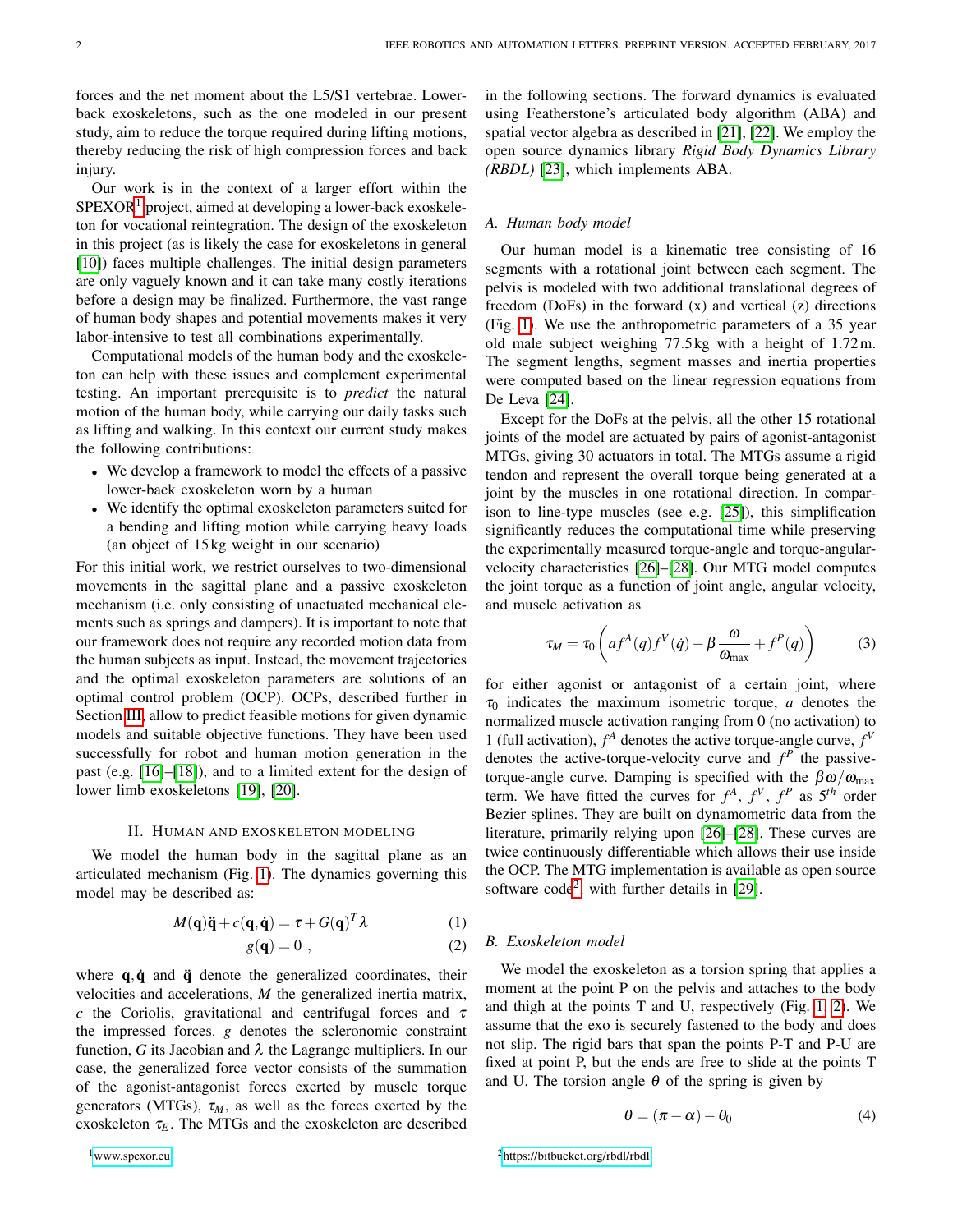

<span id="page-2-1"></span>Fig. 2. Sketch of the exoskeleton mechanism in the sagittal plane. Forces and the directions they are acting in are marked with arrows. The attachment points are marked with filled red circles.

where  $\alpha$  is the angle extended between the points T, P and U.  $\theta_0$  denotes the angle where the torsion spring is at rest. Considering an ideal spring, the resulting torque is

$$
\tau_{\text{spring}} = k\theta \tag{5}
$$

where *k* denotes the stiffness of the spring. The resulting forces acting on the attachment points are given by  $r \times f = \tau$ . As the attachment points lie in the sagittal plane and the force acts perpendicular to the sliding bar on the attachment point, the forces acting on the attachment points can be computed as:

$$
f_U = \frac{\tau_{\text{spring}}}{\|\vec{PU}\|} \frac{\vec{PU} \times e_y}{\|\vec{PU} \times e_y\|} \tag{6}
$$

$$
f_T = -\frac{\tau_{\text{spring}}}{\|\vec{PT}\|} \frac{\vec{PT} \times e_y}{\|\vec{PT} \times e_y\|} \tag{7}
$$

The Jacobian of the position of point A on the human model with respect to q, the vector of generalized positions, is denoted  $J(q, A)$ . The generalized forces that arise from the exoskeleton mechanism are:

$$
\tau_E = J(\mathbf{q}, P)(-f_T - f_U) + J(\mathbf{q}, T)f_T + J(\mathbf{q}, U)f_U \qquad (8)
$$

The computation for the spring mechanism on the other side of the body is identical. The resulting generalized torque  $\tau_F$ is added to the torque vector arising from the MTGs before the sum is applied to the rigid body model.

The angle  $\theta_0$  and the spring stiffness *k* make up the two design parameters that are to be identified in the OCP. We set angular limits such that physiologically unrealistic extension of the body is not possible. This is the same as assuming that the exoskeleton is physically limited by hardstops in extension. This is necessary because making  $\theta_0$  subject to the optimization can yield a preloaded spring generating an extension moment when standing straight.

We assume an exoskeleton mass of 6.6 kg similar to existing passive exoskeletons [\[30\]](#page-6-11). We distribute this mass to the pelvis, left thigh, right thigh, middletrunk and uppertrunk segments with the ratios  $1/2$ ,  $1/8$ ,  $1/8$ ,  $1/8$  and  $1/8$  respectively. Note that in this first approach we add the exoskeleton mass to the body segments, and ignore some of the mechanical effects and restrictions the exoskeleton imposes on the motion.



<span id="page-2-2"></span>Fig. 3. Overview of the OCP setup: The differential state vector of the OCP consists of the generalized coordinates  $q$  and the corresponding velocities  $\dot{q}$ . The controls are denoted **u** and the global parameters are denoted **p**.  $\tau_M$  are the generalized forces from the muscle torque generators and  $\tau_E$  the generalized forces arising from the exoskeleton model.

## III. MOTION AND PARAMETER OPTIMIZATION

<span id="page-2-0"></span>We formulate our OCP (overview in Fig. [3\)](#page-2-2) as a *N* phase problem of the form:

<span id="page-2-3"></span>
$$
\min_{\mathbf{x}, \mathbf{u}, \mathbf{p}, \mathbf{T}} \sum_{i=0}^{N-1} \int_{T_i}^{T_{i+1}} \phi_i(\mathbf{x}(t), \mathbf{u}(t), \mathbf{p}) \, dt \tag{9}
$$

s.t.

<span id="page-2-4"></span>
$$
\dot{\mathbf{x}} = f_i(\mathbf{x}(t), \mathbf{u}(t), \mathbf{p}) \ , \ t \in [T_i, T_{i+1}] \tag{10}
$$

$$
0 \le g_i(\mathbf{x}(t), \mathbf{u}(t), \mathbf{p}) , t \in [T_i, T_{i+1}]
$$
 (11)

$$
0 = h_i(\mathbf{x}(t), \mathbf{u}(t), \mathbf{p}) \, , \, t \in [T_i, T_{i+1}] \tag{12}
$$

$$
0 \le r_{ieq}(\mathbf{x}(T_0), \dots, \mathbf{x}(T_{N-1}), \mathbf{p})
$$
\n(13)

$$
0 = r_{eq}(\mathbf{x}(T_0), \dots, \mathbf{x}(T_{N-1}), \mathbf{p})
$$
\n(14)

$$
0 = T_0 < \ldots < T_{N-1} = T_f \tag{15}
$$

The differential states of the system are denoted x, the controls are denoted u, and the global parameters are denoted p. The global parameters p allow us to incorporate the exoskeleton design parameters  $\theta_0$  and *k*. The variables  $T_i$ ,  $i \in \{0, ..., N-1\}$ are the start and end times of the different phases and also subject to the optimization. Equation [\(9\)](#page-2-3) is the minimization objective  $\phi_i$ . The function  $f_i$  in Eq. [\(10\)](#page-2-4) describes the system dynamics. Our human model has a floating base and consequently, we impose equality constraints  $h_i$  modeling the heel and toe positions which are kept in contact with the floor throughout the motion. In addition, we impose inequality constraints  $g_i$  to maintain positive contact forces at these points. Constraints at the start, lift and end points such as the hand positions in task space enter the boundary constraints *rieq* and *req*. Note that our system is scleronomous and hence, *f<sup>i</sup>* ,  $g_i$  and  $h_i$  do not depend on  $t$  explicitly.

The problem described above contains significant nonlinearities and is hard to solve. The nonlinearities stem from the computation of the generalized inertia matrix, the MTG computations and the constraints taking care of avoiding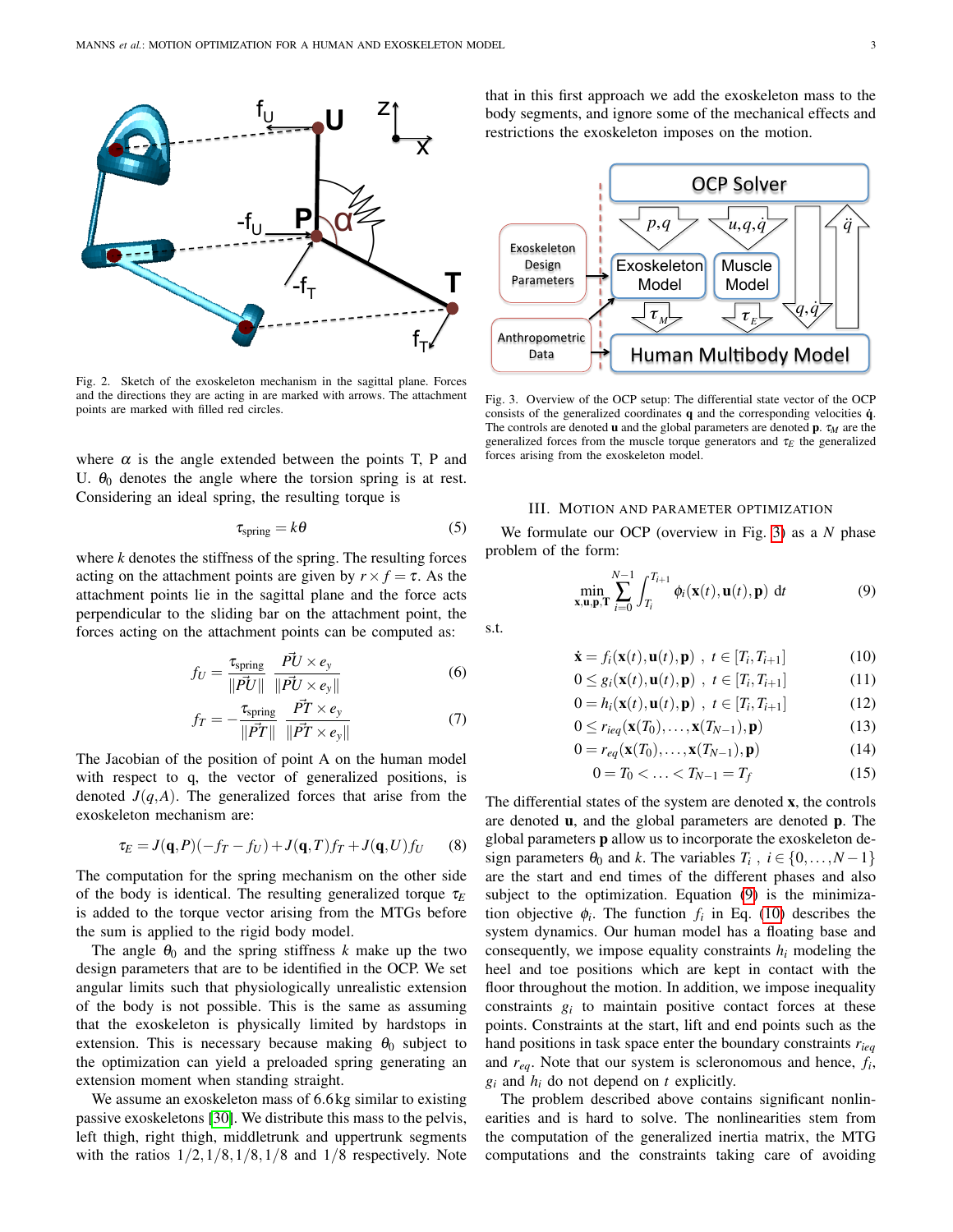interpenetrations. In particular, the set of feasible solutions is non-convex in general and we can only expect to obtain a local solution when computing the solution numerically. We use a direct solution approach that discretizes the controls in the time domain as piecewise linear functions. Direct multiple shooting [\[31\]](#page-6-12) is a popular approach for solving such problems. It is based on a subdivision of the phases into shooting intervals on which initial value problems of the ordinary differential equations are solved depending on the current state, control and parameter iterate. We employ the SQP-based direct multiple shooting implementation MUSCOD-II [\[32\]](#page-6-13) to solve the OCPs described here.

### *A. Objective function*

For simulating the motions in this work we use an objective function that minimizes the squared muscle activations over time. This formulation is commonly used in literature on optimal control for human motion generation and is associated with the minimization of muscle effort [\[33\]](#page-6-14). In our case the muscle activations a are the controls u of the OCP, hence we may formulate our objective function as:

$$
\min \sum_{i=0}^{N-1} \int_{T_i}^{T_{i+1}} \mathbf{u}(t) \cdot \mathbf{u}(t) \, \mathrm{d}t \tag{16}
$$

#### *B. Movement scenarios*

The movement we consider for the trajectory optimization consists of  $N = 2$  phases, namely bending and lifting. The human model starts from an upright pose while standing still (all velocities to zero). At the start of the second phase the model's hands are constrained to be at a lifting point directly in front and close to the ground. At the end of the second phase the model is required to be in an upright pose while standing still. We introduce a slight left-right asymmetry in the initial pose and the lift point as in real human movements perfect symmetry is unlikely. This allows the optimization routine to find non-symmetric solutions which would be not possible otherwise. We compute four movements: 0 kg and 15 kg lift both with and without exoskeleton. The 0 kg lift was chosen because many agricultural workers pick fresh crops and suffer from back pain [\[34\]](#page-6-15). The 15 kg lift was chosen because it is in the middle of the *heavy* category for frequent lifting [\[35\]](#page-6-16). Importantly, this category of workers experience significantly more back pain than workers in the medium category.

#### *C. Multiple Shooting Setup*

We discretize both phases with 25 shooting nodes and 25 control intervals. Both phases are initialized with a duration of 1 s. The start and end configuration of the model for both phases are initialized with predefined feasible poses in upright and bent position. The intermediate trajectories are then initialized as a linear interpolation between the given poses. All joint velocities are initialized as 0. For all control trajectories, we have chosen piecewise linear, globally continuous splines. They are initialized with a muscle activation of 0.25 for the whole time horizon.

<span id="page-3-0"></span>TABLE I SWITCHING AND FINAL TIME OF THE OPTIMIZED MOTION FOR 0 KG AND 15 KG LIFTS WITH AND WITHOUT EXOSKELETON ASSIST

|                     | 0 kg no exo | $0 \text{ kg}$ exo | $15 \text{ kg}$ no exo | $15 \text{kg}$ exo |
|---------------------|-------------|--------------------|------------------------|--------------------|
| I <sub>switch</sub> | 0.80        | 0.98               | 0.99                   | 0.80<br>70         |
|                     | 2.00        | 2.18               | 4.15                   |                    |

## IV. RESULTS

Each of the four OCPs took between 4 to 8 hours to solve on a standard desktop computer (Intel(R) Core(TM) i7-4790K CPU with 4.00 GHz running with 4 compute threads).

## *A. Movement Profiles*

For all cases the predicted movements showed smooth profiles and stayed within the limits defined for joint angles, joint angular velocities as well as the generated muscle torques. We observed that the lumbar angle  $\beta$ , the angle between the pelvis and the upper trunk, showed greater variation with the exoskeleton for the 15kg lift, than while lifting no weight (Fig. [4\)](#page-4-0). The maximum angular difference between the lumbar angles was  $11.2^\circ$ , the one at the switching point was  $0.81^\circ$ , the difference between peak lumbar angles was 1.25◦ . The durations of the movements differed depending on the lifting weight as well as whether the exoskeleton assist was available or not (see Table [I\)](#page-3-0). The largest time difference was found for the 15kg lift, which lasted 2.15s without the exoskeleton and 1.79s with the exoskeleton.

## *B. Lumbar extension torque and cumulative load*

The exoskeleton assist considerably reduces the lower-back extension torques exerted by the model (Fig. [5\)](#page-4-1). The peak torque was lowered from  $271.6$ Nm to  $29.5$ Nm in the 0 kg case, and from 358.3Nm to 112.3Nm in the 15 kg case. The associated muscle effort (as measured by the objective function value) required for the lift also reduced significantly when the model was wearing an exoskeleton; by  $76.4\%$  in the 0 kg case and by 51.9% in the 15 kg case. CLBL reduced by 93.8% from  $117.54$  Nm s to  $7.29$  Nm s for the 0 kg, and by  $79.28\%$ from  $222.14$  Nm s to  $46.02$  Nm s, for the  $15$  kg case.

## *C. Optimal exoskeleton parameters*

The optimal spring offset angle,  $\theta_0$ , were found to be −8.88° and −9.28° for the 0kg and 15kg lift, respectively. Note that for our setup,  $\theta_0 = 5.9^\circ$  would yield a completely unloaded spring when standing upright. The OCP results therefore favor preloading the spring to generate small extension moments when the human is standing upright. The optimized spring stiffness for the 0 kg lift was found to be  $72.1 \text{Nm/rad}$ and that for the 15 kg lift was  $31\%$  lower at  $50.0\,\mathrm{Nm/rad}$ .

## V. DISCUSSION

In this study we have presented a framework to model the interaction between a human and a lower-back exoskeleton. Additionally, we predict the movements during a bending and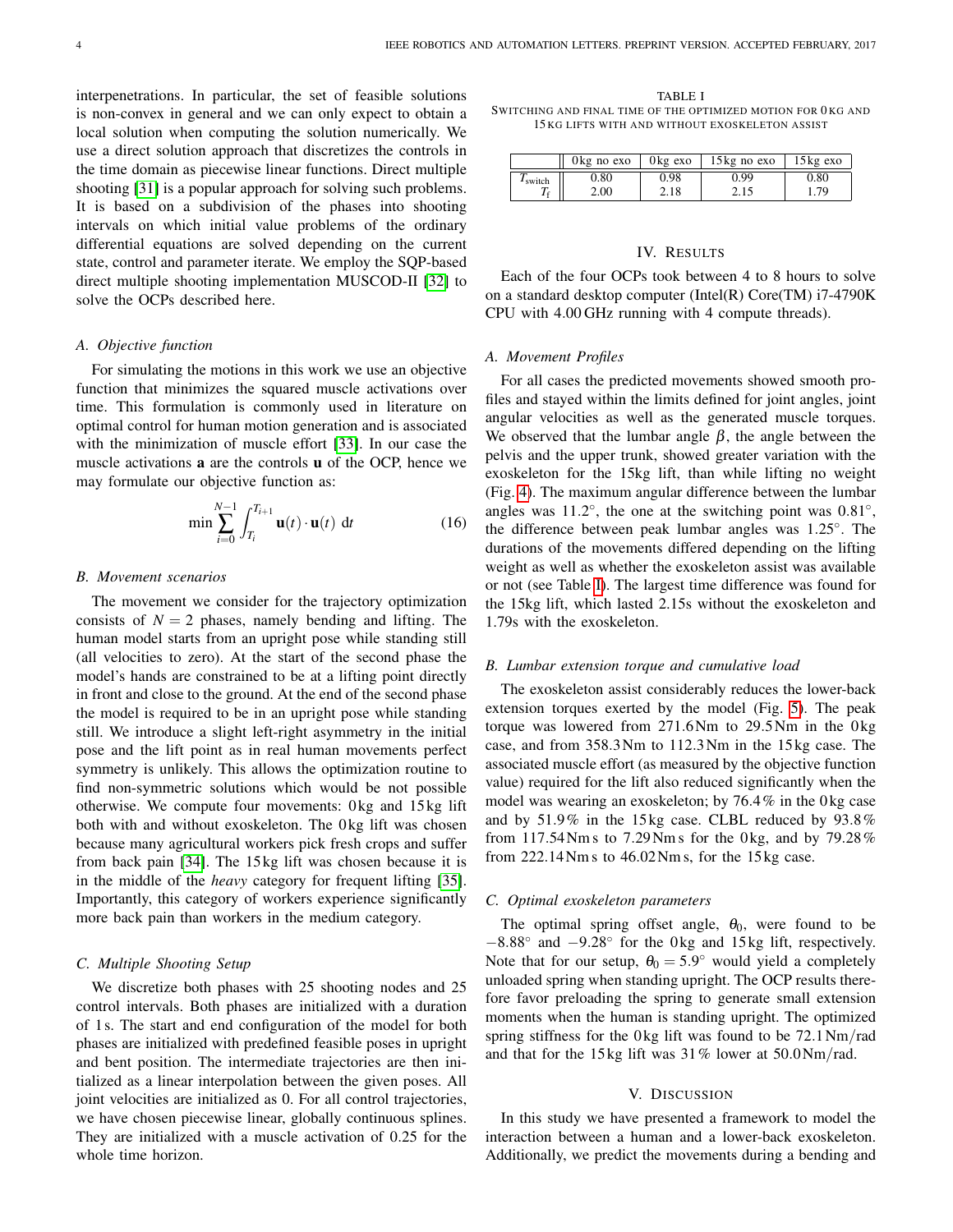

<span id="page-4-0"></span>Fig. 4. Progression of lumbar angle,  $β$ , during the movements with and without exoskeleton assist for 0 kg, and 15 kg lifts.



<span id="page-4-1"></span>Fig. 5. Profile of the muscle extension torques at the lower back with and without exoskeleton assist for (a) 0 kg and (b) 15 kg lifts.

lifting task using an optimal control approach and identify the exoskeleton spring parameters for these movements. Our results provide the first steps towards applying model-based predictive simulations of human-robot interaction to design wearable robotic devices. To the best of our knowledge such approaches are not yet widely used with few comparable studies (see e.g. [\[19\]](#page-6-1), [\[20\]](#page-6-2), [\[36\]](#page-6-17), [\[37\]](#page-6-18)). We note the following important points about our present work:

- The motion computation requires minimal input about the human operator (height and weight), pre-defined motions (kinematic pose at start, lift and end), as well as the exoskeleton design. This aspect can help to reduce the time and effort required in the initial design phases.
- The OCP framework produces (*predicts*) dynamically consistent motions for the whole simulation. With the use of MTGs for the human, and feasible mechanical models of the exoskeleton, the results are also physiologically meaningful.

To transfer our approach to the exoskeleton design process; we may imagine that a large number of such simulations would be carried out on a variety of tasks, lifting weights, human body proportions as well as exoskeleton designs. The result of this process may then be one or several exoskeleton designs that are best able to satisfy the design requirements (e.g. reduce lower-back torques by 40%).

Our results show that the OCP is able to identify exoskeleton parameters that reduced both the peak torques at the lowerback and CLBL. This reduction is desirable as high peak lower-back torques and CLBL is associated with lower-back pain and injury [\[14\]](#page-5-9), [\[15\]](#page-5-10). Note that both of these quantities were not tied to the chosen objective function. Comparing to literature, our simulations yielded peak back extension torques that were higher than those reported in [\[38\]](#page-6-19) (221  $\pm$  24Nm for a 10 kg lift). As well, the flexion angle reported in [\[38\]](#page-6-19)  $(39 \pm 15^{\circ})$  is higher than the ones in our model  $(8-9^{\circ})$ . We expect that appropriate changes to the cost function could align our simulation results more closely with those from [\[38\]](#page-6-19). The reason for these differences is likely because we treated muscle activation as being equally expensive across all muscles. If the activation of the back muscles were to be weighted as more expensive, relative to other muscles, the lumbar spine would go into deeper flexion. As the variation in lumbar flexion angle can be quite variable ( $\sigma = 15^{\circ}$  [\[38\]](#page-6-19)) the weighting pattern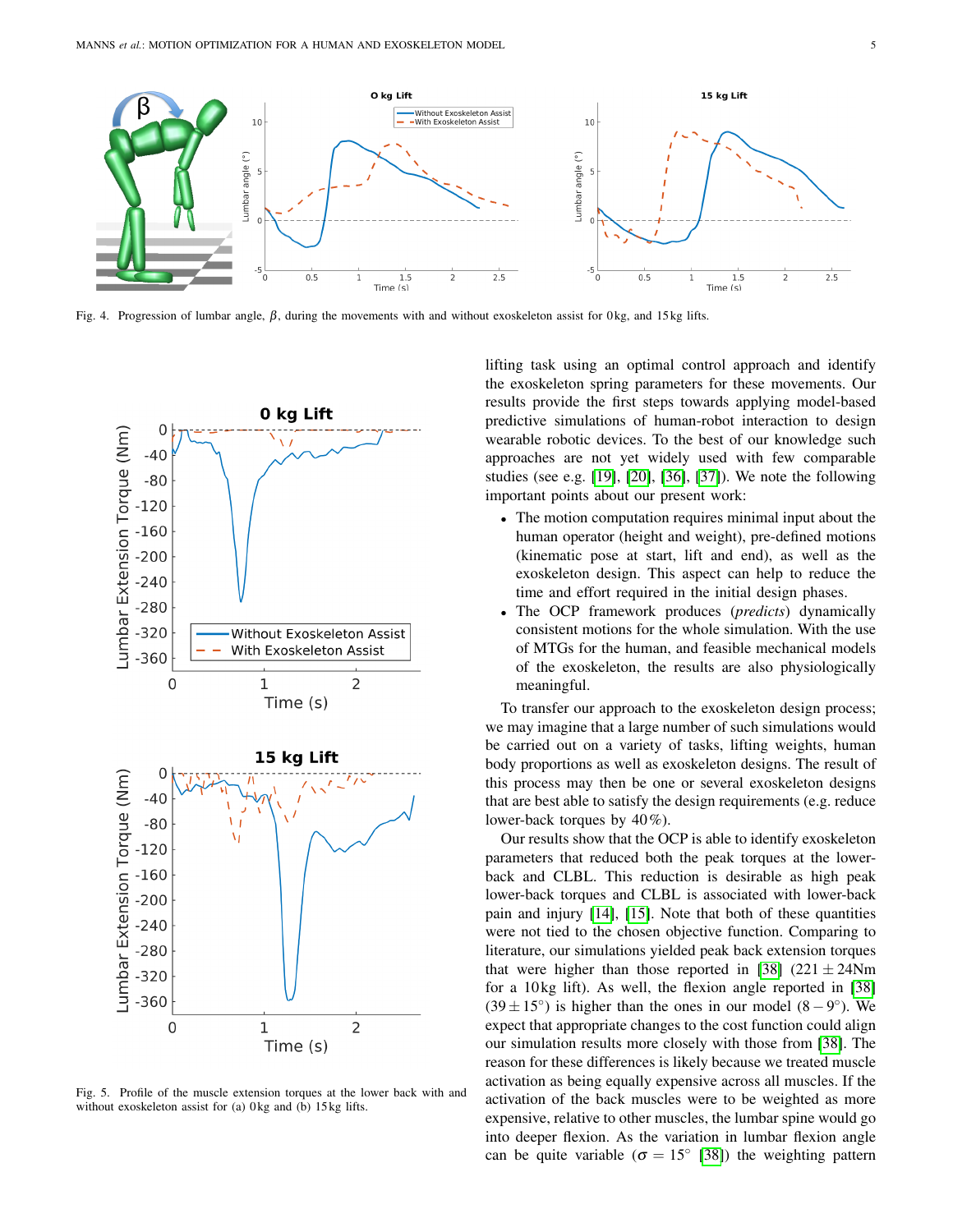likely varies from one subject to the next. The peak lumbar torque can be reduced by including the total torque the muscle generates in the cost function. Under an activation squared cost function the passive forces of the hip extensors (which the solution exploits) are without cost. Inverse optimal control can provide means to identify the cost function and weighting terms from experimental data [\[20\]](#page-6-2), and is one of avenues we are currently exploring.

The optimal parameters of the exoskeleton varied with the weight being lifted as did the value of the cost function. As expected the exoskeleton assisted motion resulted in a large reduction in the cost function value. Interestingly, the heavier weight yielded a less stiff spring while the rest lengths were similar for both 0kg and 15kg lifts. The 15kg lift requires a lighter spring because the passive component of the hip extensors are being exploited to carry more of the load. This observation has important ramifications: the ideal spring coefficent for a subject is likely influenced by the flexbility of their hips. Since flexbility varies greatly from one person to the next, it is important that the stiffness characteristics of the exoskeleton be easily adjusted. Interestingly, the time of the motion with and without exoskeleton showed different trends for 0kg and 15kg weight. The reason for these differences are presently unclear and may be related to the cost function formulation as well as OCP solver exploiting the cost-free passive muscle forces. These issues are the subject of further investigation, as well as comparisons to experimental lifting data.

# *Limitations and Perspectives*

This work is an initial approach towards model-based design of spinal exoskeletons. To focus on the development of the framework we have introduced several model simplifications that must be taken into consideration. Here we list some of these limitations, their possible influence on our results, and perspectives towards improving our current framework in this context.

The objective function used in this study is typically used for the generation of gait [\[26\]](#page-6-8). The extent to which this is applicable to lifting motions is presently unclear. Additionally, neither our current cost function, nor the constraints, account for ergonomic issues such as comfort and pain (e.g. from pressure at contact points). Incorporating an ergonomically oriented component in the OCP is an important next step towards designing exoskeletons that will be acceptable by the end-users.

Personalization of the human and exoskeleton model to the user is another vital requirement. Here we developed a human model (and the corresponding exoskeleton) scaled to the proportions of our single test subject. In current work we are developing methods to identify the body parameters from experimental data, in order to better match the body proportions and physical strengths of a range of subjects.

The movements limited to the sagittal plane and our simplified exoskeleton model provide only a gross approximation of the real-world lifting scenarios. While our current work illustrates the potential of optimal control methods for exoskeleton design, further developments are necessary to make them usuable in a general sense. For example, extending the human and exoskeleton models to movements in the transverse and coronal planes, and, modeling the exoskeleton as an external kinematic chain coupled to the body at the contact points. Finally, these perspectives should be complemented with validation of the methodology including experimental trials with a cohort of healthy subjects lifting with and without an exoskeleton.

## ACKNOWLEDGMENT

The authors would like to thank the Simulation and Optimization research group of H.G. Bock at Heidelberg University, Germany for allowing us to use the software MUSCOD-II.

## **REFERENCES**

- <span id="page-5-0"></span>[1] K. B. Hagen and O. Thune, "Work incapacity from low back pain in the general population," *Spine*, vol. 23, no. 19, pp. 2091–2095, 1998.
- <span id="page-5-1"></span>[2] N. Maniadakis and A. Gray, "The economic burden of back pain in the UK," *Pain*, vol. 84, no. 1, pp. 95–103, 2000.
- <span id="page-5-2"></span>[3] A. B. Zoss, H. Kazerooni, and A. Chu, "Biomechanical design of the Berkeley lower extremity exoskeleton (BLEEX)," *IEEE/ASME Trans. On Mechatronics*, vol. 11, no. 2, pp. 128–138, 2006.
- [4] M. Talaty, A. Esquenazi, and J. E. Briceño, "Differentiating ability in users of the ReWalk(TM) powered exoskeleton: An analysis of walking kinematics," in *Rehabilitation Robotics (ICORR), 2013 IEEE Int. Conf. on*. IEEE, 2013, pp. 1–5.
- [5] S. A. Kolakowsky-Hayner, J. Crew, S. Moran, and A. Shah, "Safety and feasibility of using the Ekso(TM) bionic exoskeleton to aid ambulation after spinal cord injury," *Journal of Spine*, vol. 2013, 2013.
- [6] J. Moreno, G. Asin, J. Pons, H. Cuypers, B. Vanderborght, D. Lefeber, E. Ceseracciu, M. Reggiani, F. Thorsteinsson, A. del Ama, *et al.*, "Symbiotic wearable robotic exoskeletons: the concept of the Biomot project," in *Int. Workshop on Symbiotic Interaction*. Springer, 2014, pp. 72–83.
- [7] J. Beil, G. Perner, and T. Asfour, "Design and control of the lower limb exoskeleton KIT-EXO-1," in *2015 IEEE Int. Conf. on Rehabilitation Robotics (ICORR)*. IEEE, 2015, pp. 119–124.
- <span id="page-5-3"></span>[8] A. Wall, J. Borg, and S. Palmcrantz, "Clinical application of the hybrid assistive limb (HAL) for gait training - a systematic review," *Frontiers in Systems Neuroscience*, vol. 9, 2015.
- <span id="page-5-4"></span>[9] K. Stadler, W. Elspass, and H. van de Venn, "Robo–mate: Exoskeleton to enhance industrial production," *Mobile Service Robotics: CLAWAR 2014*, vol. 12, p. 53, 2014.
- <span id="page-5-5"></span>[10] E. Rocon and J. L. Pons, *Exoskeletons in rehabilitation robotics - Tremor Suppression*. Springer Tracts in Advanced Robotics, 2011.
- <span id="page-5-6"></span>[11] M. Abdoli-E, M. J. Agnew, and J. M. Stevenson, "An on-body personal lift augmentation device (PLAD) reduces EMG amplitude of erector spinae during lifting tasks," *Clinical Biomechanics*, vol. 21, no. 5, pp. 456–465, 2006.
- <span id="page-5-7"></span>[12] Z. Luo and Y. Yu, "Wearable stooping-assist device in reducing risk of low back disorders during stooped work," in *2013 IEEE Int. Conf. on Mechatronics and Automation*. IEEE, 2013, pp. 230–236.
- <span id="page-5-8"></span>[13] J. H. van Dieën, M. J. Hoozemans, and H. M. Toussaint, "Stoop or squat: a review of biomechanical studies on lifting technique," *Clinical Biomechanics*, vol. 14, no. 10, pp. 685–696, 1999.
- <span id="page-5-9"></span>[14] P. Coenen, I. Kingma, C. R. Boot, J. W. Twisk, P. M. Bongers, and J. H. van Dieën, "Cumulative low back load at work as a risk factor of low back pain: a prospective cohort study," *Journal of occupational rehabilitation*, vol. 23, no. 1, pp. 11–18, 2013.
- <span id="page-5-10"></span>[15] J. Van Dieën and I. Kingma, "Effects of antagonistic co-contraction on differences between electromyography based and optimization based estimates of spinal forces," *Ergonomics*, vol. 48, no. 4, pp. 411–426, 2005.
- <span id="page-5-11"></span>[16] J. E. Bobrow, S. Dubowsky, and J. Gibson, "Time-optimal control of robotic manipulators along specified paths," *The Int. Journal of Robotics Research*, vol. 4, no. 3, pp. 3–17, 1985.
- [17] O. von Stryk and M. Schlemmer, "Optimal control of the industrial robot Manutec r3," in *Computational Optimal Control*. Springer, 1994, pp. 367–382.